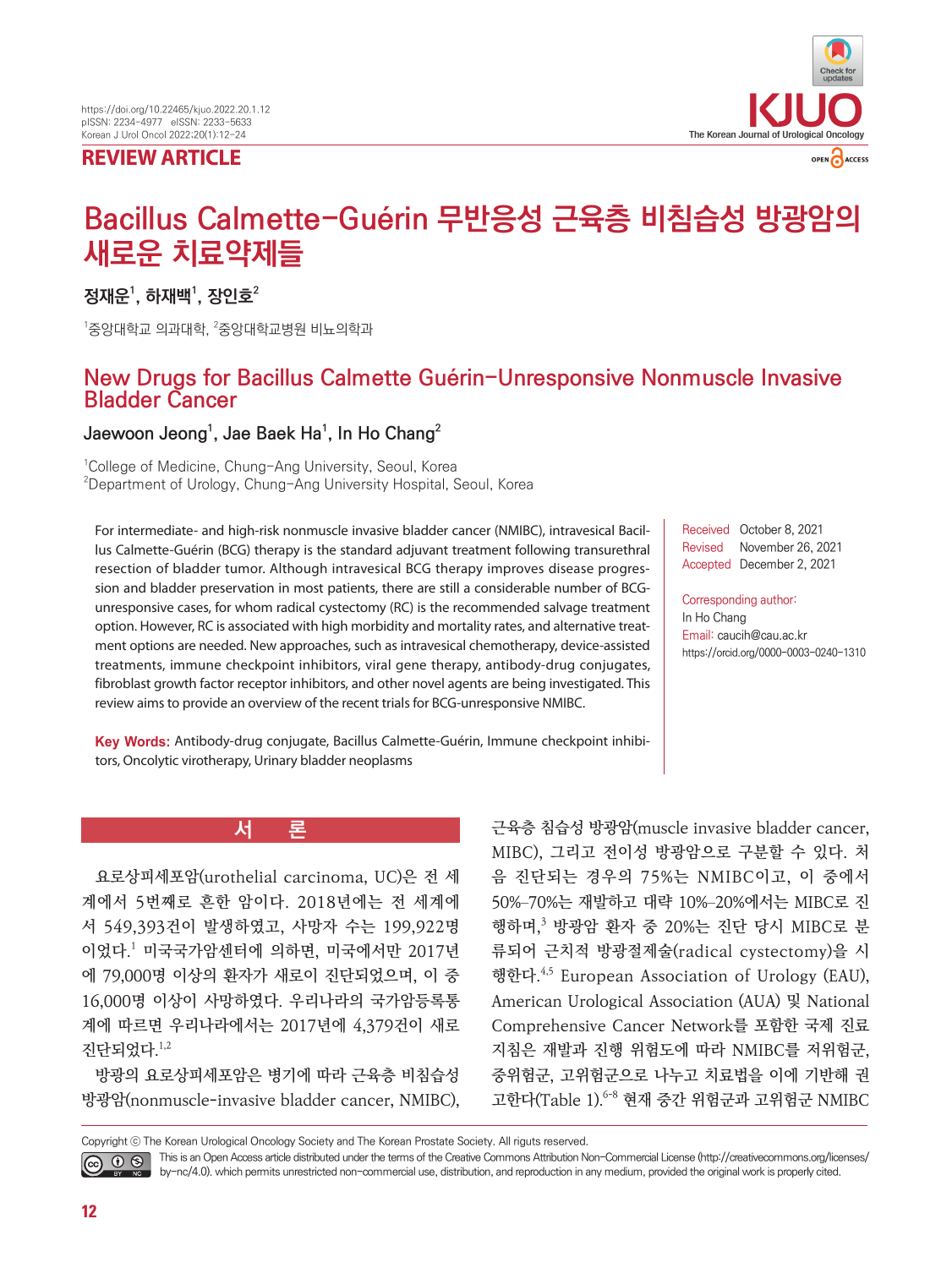| Risk group            | EAU                                                                                                                                    | <b>AUA</b>                                                                                       | <b>NCCN</b>                       | Treatment recommendation                                                                                                                                                  |
|-----------------------|----------------------------------------------------------------------------------------------------------------------------------------|--------------------------------------------------------------------------------------------------|-----------------------------------|---------------------------------------------------------------------------------------------------------------------------------------------------------------------------|
| Low-risk              | Primary, solitary, Ta, LG/G1, <3 cm, no CIS                                                                                            | Small volume, LG Ta                                                                              | LG Ta                             | TURBT+single immediate<br>instillation of intravesical<br>chemotherapy                                                                                                    |
| Intermediate-<br>risk | All tumors not defined in the 2 adjacent<br>categories (between the category of low<br>and high risk)                                  | Multifocal and/or large<br>volume LG Ta (high risk<br>of recurrence, low risk of<br>progression) | HG Ta                             | TURBT+single immediate<br>instillation of intravesical<br>$chemotherapy \pm either$<br>intravesical<br>chemotherapy for a<br>maximum of 1 year or<br>1-year full-dose BCG |
| High-risk             | Any of the following<br>- T1 tumor<br>- HG/G3 tumor<br>$-CIS$<br>- Multiple and recurrent and large $(\geq 3$ cm) Ta,<br>G1, G2 tumors | HG Ta, all T1, CIS                                                                               | All T1 (CIS listed<br>separately) | TURBT±restaging<br>TURBT+intravesical<br>full-dose BCG instillation<br>for $1-3$ years (induction<br>and maintenance course)<br>or cystectomy                             |

Table 1. Risk group stratification by the international guidelines and risk-based treatment strategies in NMIBC

NMIBC: nonmuscle invasive bladder cancer, EAU: European Association of Urology, AUA: American Urological Association, NCCN: National Comprehensive Cancer Network, LG: low grade, CIS: carcinoma in situ, TURBT: transurethral resection of bladder tumor, HG: high grade, BCG: bacillus Calmette–Guerin.

에 대한 표준치료는 경요도 방광암 절제술(transurethral resection of bladder tumor, TURBT) 후 방광 내 bacillus Calmette-Guérin (BCG) 주입이다. BCG는 약 독화된 살아있는 Mycobacterium. bovis인데, 그 원리는 정확히 알려져 있지 않지만 방광 점막에서 비특이적 면역 항암작용을 유도한다.<sup>9</sup> TURBT 후 방광 내 BCG 주입은 5 년 후 재발률을 약 20%에서 65% 사이 감소시키는 것으 로 보고되었으며, BCG는 또한 질병의 진행을 감소시킬 수 도 있다.10,11 메타분석과 대규모 연구들에 따르면, TURBT 단독요법과 비교하였을 때 질병 진행 위험이 약 30%에서 50% 사이 감소한 것으로 나타났으며,10-12 방광의 보존, 그 리고 근치적 방광절제술까지 걸리는 시간도 BCG 병합요 법에서 더 개선되었다.13

상피내암(carcinoma in situ, CIS)은 NMIBC의 일종으 로서 고등급의 특징을 나타내고 재발과 진행의 위험을 증 가시키고, 일반적으로 치료를 받지 않은 CIS 환자들의 약 40%에서 60%에서 MIBC가 발생하며, 진단 후 5년이 지났 을 때 진행할 평균 확률은 54%이다.<sup>14,15</sup> 방광 내 BCG 주 입 후 4년의 추적 기간 동안의 완전관해율은 60%–70%, 10년 완전관해율은 30%로 보고되어 있다.16

NMIBC 환자들의 약 20%에서 50%가 방광 내 BCG 주 입 요법에도 불구하고 재발 또는 MIBC로의 진행을 경험 하며, 이는 'BCG 실패'로 간주된다.<sup>17,18</sup> BCG 실패가 근육 층을 침범하는 병변으로 진행할 위험의 증가, 그리고 대 단히 높은 사망 위험과 연관되어 있다는 것을 감안하여, EAU와 AUA 모두 BCG 저항성 NMIBC 환자들에 대해 조 기 근치적 방광절제술을 표준치료로 권고해 왔다. 67 그러 나 근치적 방광절제술은 약 28%와 94%의 이환율, 그리고 각각 2%와 5%의 사망률과 연관되어 있으며 많은 환자들 은 수술을 가로막는 동반질환을 갖거나, 감소될 삶의 질을 우려해 방광절제술을 거부한다. $19$ 

이 논문에서는 BCG 저항성 NMIBC의 개념을 명확히 하였으며, BCG 실패 NMIBC에 사용될 수 있는 최신 구조 요법들을 요약하였다. 또한 BCG 저항성 NMIBC에서 면 역관문억제제, GC0070 또는 나도파라젠(nadofaragene) 와 같은 바이러스 유전자 요법, 그리고 오포르투주맙 모나 톡스(oportuzumab monatox)와 같은 항체-약물 결합 제제를 포함한 새로 떠오르는 약물들에 대한 개요를 제공 한다.

### BCG 저항성의 정의

최적의 BCG 요법을 받은 후에 방광암이 재발한 환자들 의 예후는 최적이 아니거나 부족한 BCG 요법을 받은 후에 재발한 환자들과 다르다. 따라서, BCG 면역요법 후 환자 들에서 종양의 재발을 평가할 때는 BCG 실패의 엄밀한 정 의가 필수적이다. 따라서, 재발성 NMIBC 환자들을 다룰 때는 몇 가지 원칙들을 고려해야 한다. 첫번째로, BCG 유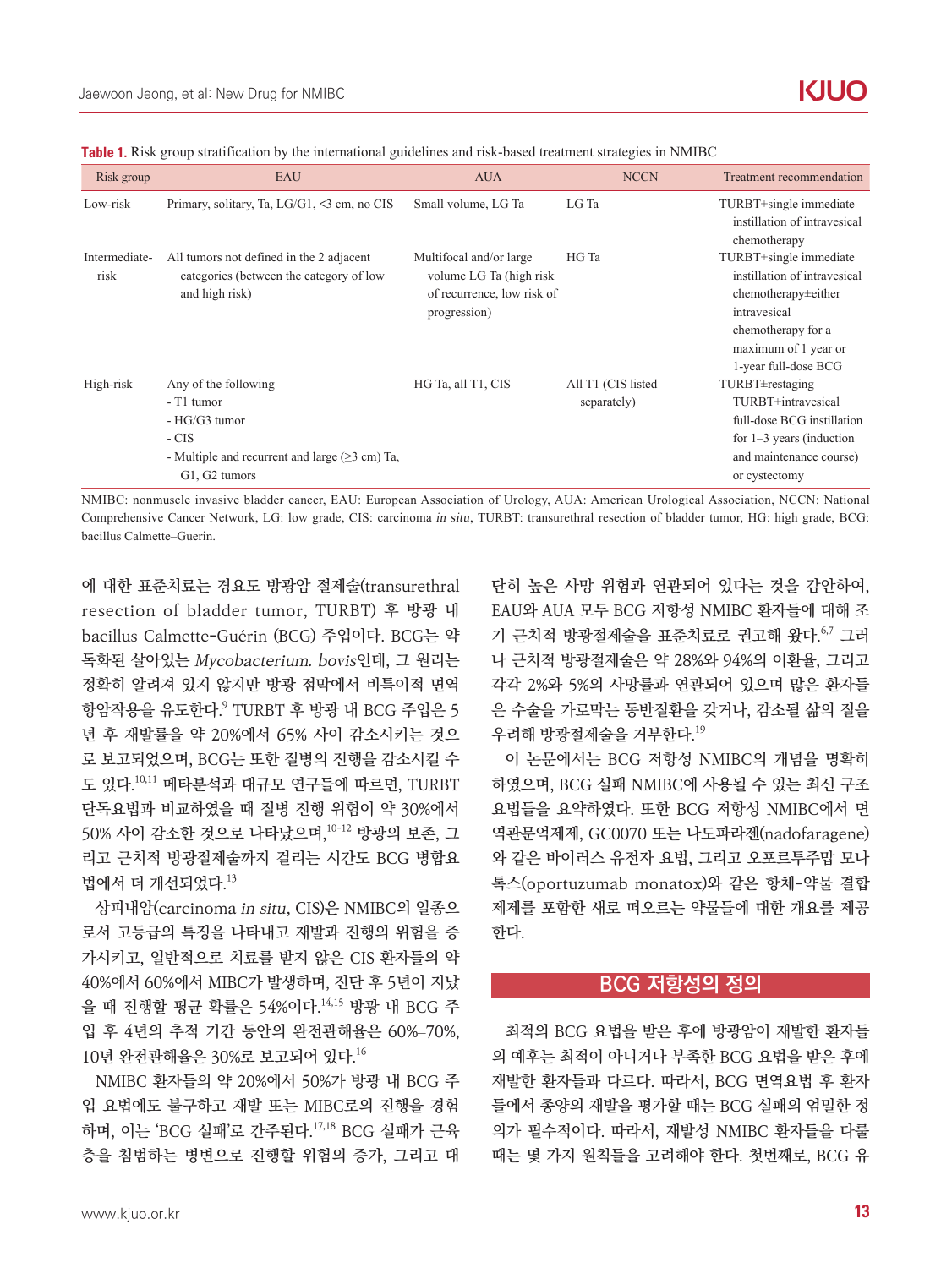## **KJUO**

도요법 후 유지요법은, 특히 고위험군 NMIBC에서, 충분 한 BCG 면역요법으로 간주될 수 있다. 연구 결과들에 따 르면, 6주간의 BCG 유도 요법 후 BCG를 정기적으로 주입 하는 유지 요법을 시행하는 것이 종양의 재발과 진행을 막 는 데 중요하다.<sup>20-23</sup> 일반적인 방광 내 BCG 요법은 1주일 간격으로 6회 시행되는 유도요법과, 3, 6, 12, 18, 24, 30, 36개월 시점에 1주일 간격으로 3회 시행되는 유지요법으 로 이루어지는 Southwest Oncology Group (SWOG)  $6+3$  요법이다.<sup>20-24</sup> 현 지료지침은 종양의 재발과 진행 위 험도에 따라 1주일 간격으로 3회 주입하는 유지요법을 1 년에서 3년간 유지하는 것을 권고한다.<sup>4-6</sup>

둘째로, BCG 실패를 정의하기 위해 다양한 용어들이 사용되었다(Table 2). "BCG 불내성(intolerant)"은 심각 한 부작용(adverse events) 또는 증상적인 불내성으로 인 해 환자가 BCG를 주입받지 못하는 상황을 의미한다.<sup>5,6</sup> "BCG 저항성(refractory)"은 유도요법 개시 후 6개월이 지났는데도 고위험군 NMIBC가 잔류하는 경우, 또는 종양 의 등급이나 병기가 유도 요법 개시 3개월 후에 높아지는 경우를 의미한다.5,6 "BCG 재발성(relapsing)"은 적절한 BCG 요법 시행 후, 요법 시작 6개월 후 시점에서 종양이  $\lambda$ 라졌지만 그 후 다시 재발하는 상황을 의미한다. $5.6\,$  BCG 재발을 경험하는 환자들 중에서, 마지막 BCG 주입 후 6

Table 2. Types of BCG failure in NMIBC

| Type                   | Definition                                                                                          |
|------------------------|-----------------------------------------------------------------------------------------------------|
| <b>BCG</b> intolerance | Tumor recurs after less than an adequate<br>course of therapy due to a BCG related<br>adverse event |
| <b>BCG</b> refractory  | (1) Increase in tumor stage, grade, or<br>disease extent at 3 months after iBCG                     |
|                        | (2) Persistent high-risk disease at 6 months                                                        |
|                        | (failure to achieve a disease-free status)                                                          |
|                        | by 6 months) despite adequate BCG                                                                   |
|                        | (iBCG+mBCG) treatment                                                                               |
| <b>BCG</b> relapsing   | Recurrence of high-risk disease after achie-                                                        |
|                        | ving a disease-free status by 6 months                                                              |
|                        | after adequate BCG (iBCG+mBCG)                                                                      |
|                        | treatment (early <12 months, immediate                                                              |
|                        | $12-24$ months, and late $\langle 24 \text{ months} \rangle$                                        |
| BCG unresponsive       | BCG refractory or BCG relapse with high-                                                            |
|                        | risk tumor within 6 months or CIS                                                                   |
|                        | development within 12 months from                                                                   |
|                        | last BCG exposure                                                                                   |

BCG: bacillus Calmette-Guerin, NMIBC: nonmuscle invasive bladder cancer, iBCG: induction BCG, mBCG: maintenance BCG, CIS: carcinoma in situ.

개월 내에 고위험군 NMIBC가 재발하거나, 12개월 내에 CIS가 재발하는 경우에 예후가 나쁘며, 이는 BCG 저항성 환자들과 유사하다. 결과적으로, BCG 저항성과 BCG 재 발성 환자들 모두, 마지막 BCG 주입 후 6개월 이내에 재 발하거나 12개월 이내에 CIS가 재발하는 경우를 묶어서 "BCG 무반응성(unresponsive)"으로 분류할 수 있다.<sup>13</sup> "BCG 무반응성"이라는 용어는 종양의 재발과 진행의 위 험성이 높은 환자들, 방광 내 BCG 요법이 실패한 환자들, 그리고 추가적인 BCG 요법으로부터 더 이상의 도움을 받 지 못할 환자들을 의미한다.

## BCG 실패 NMIBC를 위한 구조요법

EAU, AUA 등의 전문가 위원회와 다양한 진료지침에서 는 BCG 무반응성 NMIBC의 표준치료로 근치적 방광절 제술을 권고한다.6,7 한 후향적 연구에서는, BCG 요법 후 종양의 재발이나 진행을 경험하는 환자들에서 조기 근치 적 방광절제술을 시행한 경우에 지연된 근치적 방광절제 술을 시행한 경우보다 질병 특이 생존율이 향상된 것으로 나타났다.25 BCG 요법 후 T1 재발이 발생한 환자들을 대 상으로 한 다른 후향적 연구에서는, 근치적 방광절제술을 시행한 환자들이 TURBT와 방광 내 BCG 요법을 반복적 으로 시행한 환자들보다 암으로 인한 사망률이 감소하였 다(31% 대 48%).26 또한, 처음에 NMIBC로 진단된 후 근 육층을 침범하는 병변으로 종양이 진행한 환자들이 처음 부터 T2로 진단된 환자들보다 예후가 나빴다.<sup>27,28</sup> 그러나, 근치적 방광절제술의 이환율과 사망률이 각각 20%에서 94%와 2%에서 5%에 이른다는 사실과 이 수술이 환자의 삶의 질에 끼치는 악영향을 감안하였을 때, 근치적 방광절 제술 시행 여부는 주의 깊게 결정되어야 한다.19,29,30 더구 나, 인구의 고령화와 더불어 많은 수의 환자들이 동반질병 과 약함으로 인해 근치적인 치료에 부적합하다. 이러한 요 인들로 인해, 임상의사들은 BCG 무반응성 NMIBC에 대 해 덜 침습적이고 방광을 보존할 수 있는 치료법들을 찾게 된다.

## 1. 방광 내 항암화학요법

몇몇 방광 내 항암제들이 단독 또는 복합요법으로, BCG 실패 NMIBC를 대상으로 하여 평가되었다. 발루비신은 BCG가 실패한 환자들에서 근치적 방광절제술이 불가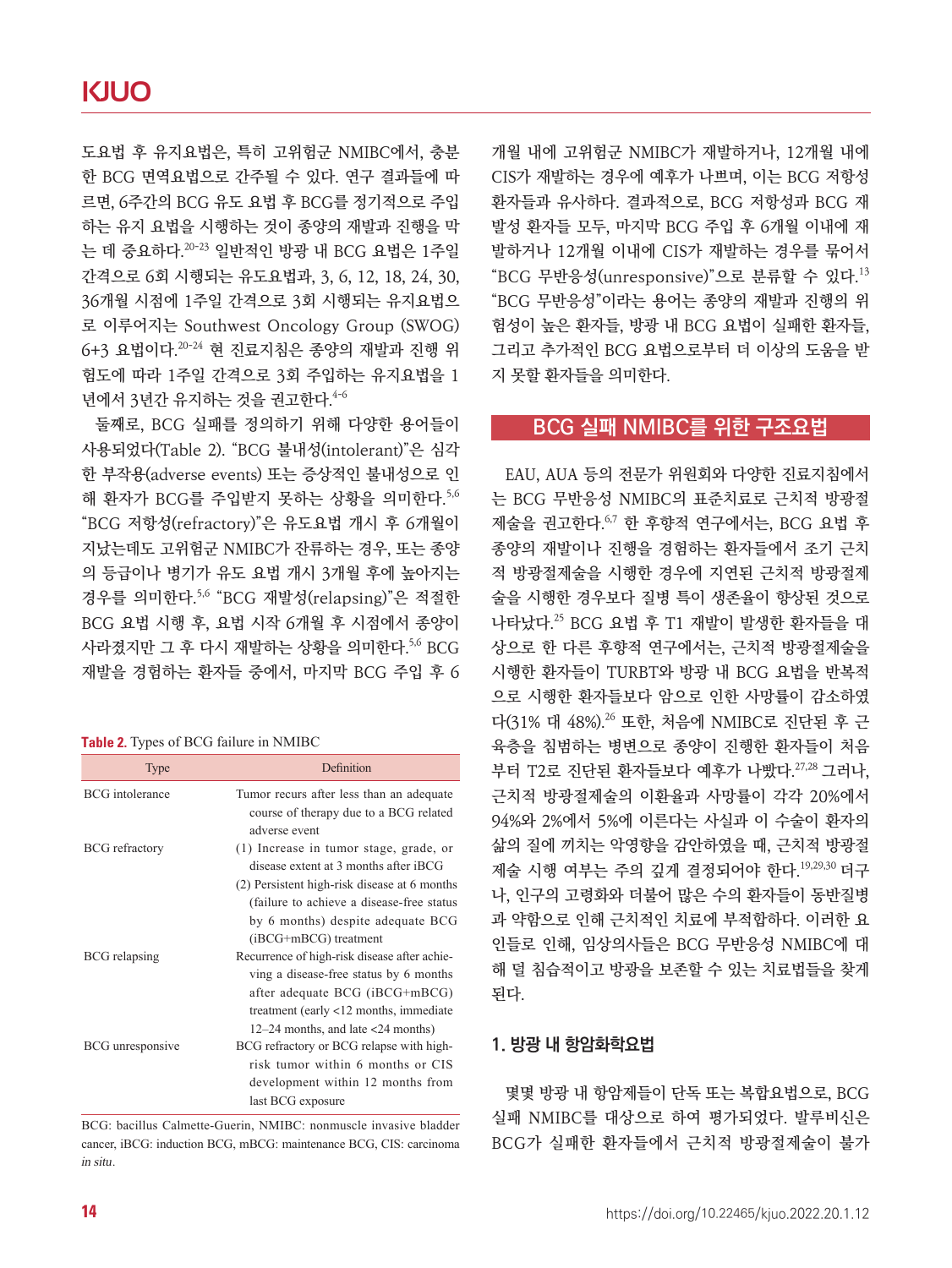능할 때 방광 내 요법으로 사용하는 것을 미국식품의약 국(U.S. Food and drug administration, FDA)이 허가 한 유일한 약제이다. 90명의 BCG 실패 환자들을 대상으 로 방광 내 발루비신 요법(800 mg을 70 mL 식염수와 혼 합해 1주일 간격으로 6회 또는 9회 주입)을 수행한 한 단 일군 연구에서는, 6개월 시점의 완전관해율이 23%인 것 으로 보고되었다.31 대부분의 부작용은 국소 방광 증상으 로 분류되었고, 81명(90%)의 환자들이 치료 중 최소한 1 회의 부작용을 경험하였으며, 이는 빈뇨(66%), 급박뇨 (63%), 배뇨통(60%) 등이었다. 80명의 BCG 저항성/재발 성 CIS 환자들을 대상으로 한 3상 임상시험(A9303 연구)  $M$ 서는,  $6$ 개월 시점의 와전관해율이 18%로 보고되었다.  $32$ BCG와 항암화학요법 등의 방광 내 치료가 실패한 113명 의 NMIBC 환자들을 대상으로 실시한 한 다기관 후향적 연구에서는, 12개월 시점의 완전관해율이 16.4%로 이전 의 연구보다 낮게 보고되었으며, 치료와 연관된 국소 방광 증상과 심각한 부작용은 각각 56명(49.6%)과 7명(6.2%)에 서 관찰되었다.33 이 자료들은 방광 내 발루비신 주입 요법 이 BCG 무반응성 환자들에서 구조요법으로서 효과적이지 못함을 시사한다.

전통적으로, MIBC의 신보조요법 또는 보조요법으로, 그 리고 국소적으로 진행되었거나 전이요로상피암을 대상으 로 한 항암요법으로 전신 젬시타빈(gemcitabine)이 사용 되어왔으며, BCG 실패 NMIBC 환자들을 대상으로 구조 요법으로 사용할 방광 내 약제로 연구되었다. BCG 실패 후 방광 내 젬시타빈 요법을 시행한 30명의 환자들로 이 루어진 한 2상 임상시험에서, 중위 추적 관찰 기간은 19개 월에 12개월 시점의 완전관해율은 21%였다.<sup>34</sup> 다기관 2 상 임상시험(SWOG S0353 연구)에서는 58명의 환자들 에게 최소 2회 이상의 BCG 요법 후 방광 내 젬시타빈 요 법(2,000 mg/100 mL 식염수를 1주일마다 6회 주입 후 12개월 동안 매월 주입)을 시행했는데, 여기서는 12개월 시점과 24개월 시점의 완전관해율이 각각 28%와 21% 였다.35 총 34명(64%)의 환자들이 주로 배뇨통과 빈뇨 등 1–2 등급 부작용을 호소하였고, 3명이 3등급 부작용(배 뇨통, 빈뇨, 호중구 감소증)을 나타냈으나 4등급 또는 5등 급 부작용을 나타낸 환자는 없었다. 한 환자는 치료 개시 4 주 후 개인적인 이유로 치료를 중단했으며, 다른 한명은 2 등급 배뇨통으로 인해 5주 후 치료를 중단했다.<sup>35</sup> 몇몇 연 구들은 BCG 요법이 1회 실패한 NMIBC 환자들에게 방광 내 젬시타빈 요법이 효능과 안전성 측면에서 BCG 반복요

법보다 우월하다고 보고했으며, BCG 요법 후 고등급의 재 발이 발생한 환자들은 미토마이신(mitomycin, MMC)보 다 젬시타빈으로 치료했을 때 무병 생존 기간이 향상되고, 독성이 더 낮았던 것으로 보고하였다.<sup>36</sup> 이러한 긍정적인 결과에도 불구하고, BCG 무반응성 NMIBC에서 질병 진

현재 건강보험심사 평가원에서 저위험 또는 수술 후 방 광 내 잔존암이 있는 NMIBC 환자에서 젬시타빈 2,000 mg을 TURBT 직후 24시간 이내에 방광 내 1회 주입, BCG 치료에 실패 또는 BCG 치료를 할 수 없고, 근치적 방광절제술도 부적합한 중위험 또는 고위험 NMIBC 환자 에서 유도요법(젬시타빈 2,000 mg 주 1회 방광 내 주입을 6주간 투여), 및 유지요법 (젬시타빈 2,000 mg 월 1회 방 광 내 주입)으로, 총 1년 동안 16회 투여에 대하여 허가초 과 항암요법 사용승인을 하였다.

 $\mathbf{\tilde{\Omega}}$ 능은 아직 알려지지 않았다.  $37$ 

택세인(Taxanes)도 BCG 실패 NMIBC에서 방광 내 요 법으로서 연구되었는데. BCG 요법을 최소 1회 받은 후 재 발을 경험한 18명의 NMIBC 환자들을 대상으로 방광 내 도세탁셀(docetaxel) 요법을 시행한 한 1상 임상시험에 서는 1년 완전관해율이 약 50%였고, 4년 후에도 약 22% 의 환자들이 무병상태였던 것으로 보고되었다.38 코호트를 확장하여 54명을 대상으로 한 갱신된 결과에 따르면, 방 광 내 도세탁셀 요법(최대 용량 75 mg/100 mL; 1주일마 다 6회 주입, 최대 9회 시행될 때까지 유지요법으로 매달 주입)으로 치료받은 전체 코호트의 1년과 3년 무재발생존 율은 각각 40%와 25%였다.<sup>39</sup> 유사한 환자집단을 대상으 로 하여, 28명의 BCG 실패 NMIBC 환자들에게 나노 입자 알부민에 결합된 파클리탁셀(paclitaxel)을 방광 내 화학 요법제로 구조요법으로서 사용한 결과, 1년 시점에서 무병 생존율이 36%였다.40 치료 관련 부작용은 9명(32.1%)에서 관찰되었으며, 전부 1등급(4명, 14%)과 2등급(5명, 18%)  $\gamma$ 에 국한되었고, 3등급 이상의 부작용은 관찰되지 않았다.  $^{40}$ 1등급과 2등급 부작용에는 피로, 빈뇨와 급박뇨, 혈뇨, 비 뇨기계 감염이 해당되었으며, 치료 관련 이상반응을 이유 로 치료를 중단한 경우는 없었다. 40

작용기전에 따라서, 방광 내 젬시타빈 요법 후 방광 내 도세탁셀 또는 미토마이신(MMC) 요법을 순차적으로 시 행하는 것을 중심으로 복합 항암화학요법이 발전하였다. 한 후향적 연구에서, BCG 요법 후 NMIBC가 재발한 27 명의 환자들은 방광 내 젬시타빈(6–8주에 걸쳐 매주 90분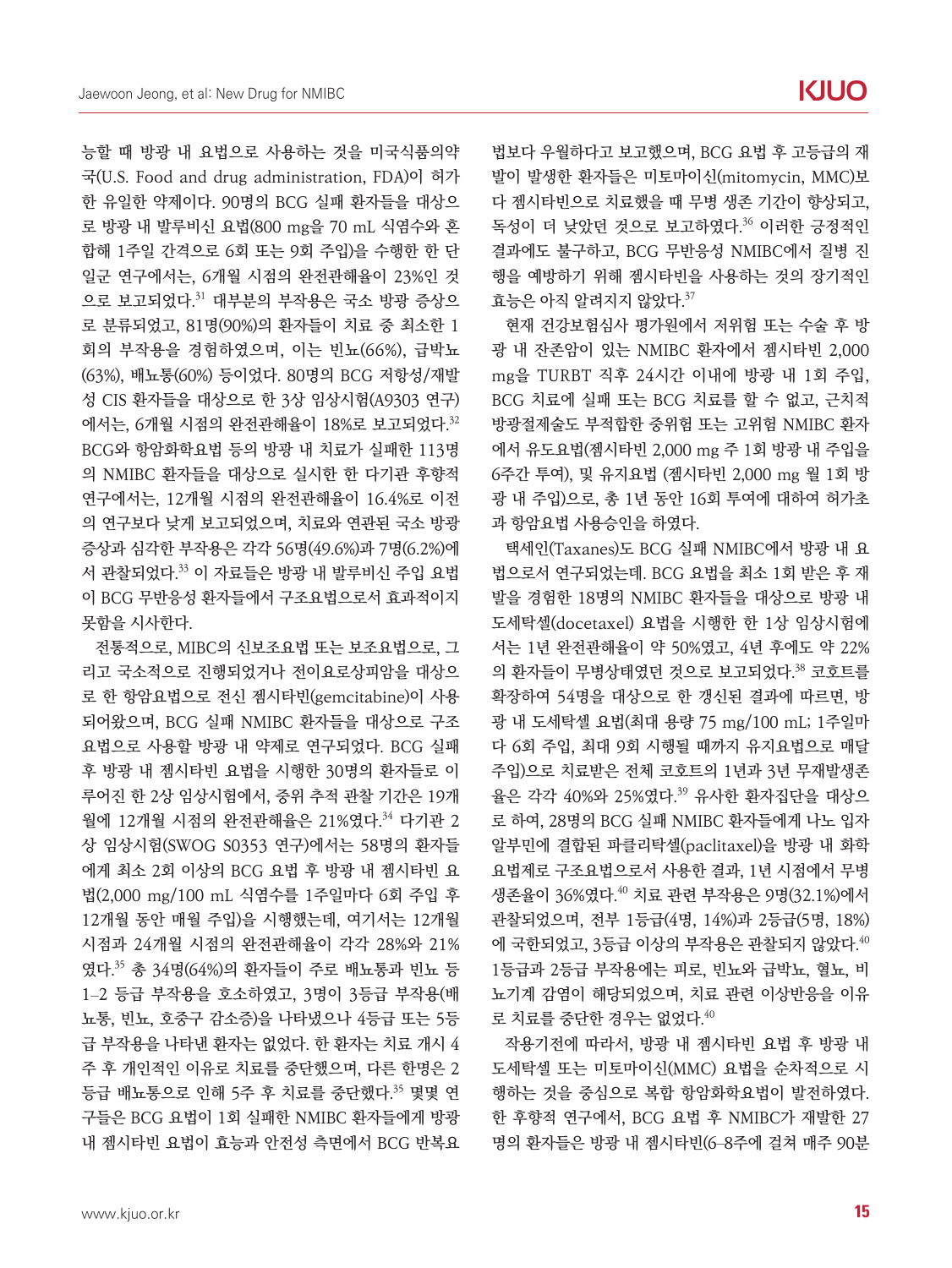동안 1 g/50 mL) 요법 후 방광 내 MMC 요법(6–8주에 걸 쳐 매주 90분 동안 40 mg/20 mL)을 받았다.<sup>41</sup> 이들의 중 위 무병 생존 기간은 15.2개월(범위는 1.7–39.3개월)이었 으며, 10명(37%)에서는 재발하지 않았고, 중위 추적 관찰 기간은 22개월이었다.41 8명(29.6%)의 환자에서 부작용이 관찰되었으며, 그 중 가장 흔한 것은 6명(22%)에서 발생한 배뇨 시 불편감과 방광 경련이었다.<sup>41</sup> 젬시타빈의 전신 흡 수에 의한 부작용으로 생각되는 빈혈은 2명(7%)에서 관찰 되었고, 1명(4%)은 치료 중 급성 신부전이 발생하였다.  $41$ 최근에 수행된 다기관 후향적 연구에 따르면, BCG 요법 후 방광암이 재발한 276명의 NMIBC 환자들에게 순차적 방광 내 젬시타빈(6주에 걸쳐 매주 60분 동안 1 g/50 mL) 과 도세탁셀(6주에 걸쳐 매주 60분 동안 37.5 mg/50 mL) 요법을 시행한 결과, 1년과 2년 무병생존율이 각각 60% 와 46%였으며 환자들은 이 요법을 어느 정도 견딜 수 있 는 것으로 나타났다.42 이러한 예비적인 결과들을 검증하 기 위해서는 앞으로 큰 규모의 전향적 연구들이 수행되어 야 한다.

## 2. 기기 보조 치료

기기 보조 치료는 화학요법제의 방광 벽 투과성을 증 가시킴으로써 방광 내 항암화학요법의 효능을 향상 시키기 위해 도입되었다. 이러한 접근 중에서 화학고 체온증(chemohyperthermia, CHT), 전동약물투여 (electromotive drug administration, EMDA), 그리고 광역학치료(photodynamic therapy, PDT)가 광범위하 게 여구되었다. $43$ 

CHT 요법은 MMC 용액이 순환하는 동안, 20분씩 최 소 2회 이상 방광 벽의 온도를 41℃ 이상으로 올리는 방 법으로 MMC의 방광 안으로의 흡수를 높이는 효과를 보 인다. NMIBC 환자들을 대상으로 CHT와 방광 내 MMC 병용요법이 광범위하게 연구되었는데, 111명의 BCG 실 패 NMIBC 환자들을 대상으로 수행한 한 후향적 연구에서 CHT+MMC 요법을 시행한 결과 1년과 2년 무병생존율이 각각 85%와 56%였으며, 전체 환자에서 진행률은 3%였 다.44 45%의 환자에서 부작용이 관찰되었으며, 이중 대부 분은 경증(1등급 또는 2등급)이고 일시적이었다. 가장 흔 한 부작용은 치료 중 발생하는 방광의 경련(30.6%)과 통증 (27.0%)이었고, 혈뇨(18.9%), 배뇨통(16.2%), 그리고 일시 적 요실금(9.9%)이 뒤를 이었다.<sup>44</sup> 190명의 중간위험군과

고위험군 NMIBC 환자들을 대상으로 CHT+MMC 요법과 BCG 요법을 비교한 한 무작위배정 임상시험에서, 24개월 무병생존율은 CHT+MMC군에서 78.1%였고, BCG군에서 64.8%였다.<sup>45</sup> CHT+MMC군에서 치료 중 발생한 가장 흔 한 부작용은 방광 경련(14.4%)과 방광 통증(14.1%)이었으 며, 치료 후 발생한 가장 흔한 부작용은 배뇨통(11.7%), 야 간뇨(10.3%), 그리고 빈뇨(9.9%)였다.45 그러나 연구에 참 여한 환자들 중 높은 비율이 저등급(low grade)이었으며, 95%의 환자들이 BCG 요법을 받은 적이 없었으므로 연구 결과가 긍정적이긴 하지만 이를 BCG 무반응성 환자들에 게 적용하는 것은 조심스러워야 한다. $45$ 

EMDA 요법은 화학요법제가 방광의 요로상피와 결합 조직을 투과하는 것을 이온이동법을 이용해 향상시킨다. 46 T1 방광암 환자들을 대상으로 BCG 단독요법과 순차적 BCG+EDMA MMC 요법을 비교한 한 무작위 임상시험에 따르면, 무재발기간은 순차적 BCG+EDMA MMC 요법을 사용한 군(69개월)에서가 BCG 단독요법을 사용한 군(21 개월)에서보다 길었다. 재발률(41.9% vs 57.9%), 진행률 (9.3% vs 21.9%), 총 사망률(21.5% vs 32.4%), 질병특이사 망률(5.6% vs 16.2%)도 순차적 BCG+EDMA MMC 요법 을 사용한 군에서 더 효과적이었으며, 부작용의 발생 빈도 나 중증도는 두 군 사이에 차이가 없었다. 하나의 연구만이 BCG 실패 환자들을 대상으로 EMDA의 효능을 평가하였 는데, 전향적 2상 임상시험으로 이전에 BCG 요법을 받은 26명의 재발성 고등급 NMIBC 환자들을 대상으로 하였 다. 중위 추적 관찰 기간은 36개월에 고등급 무재발생존율 은 61.5%였으며, 10명의 환자들이 고등급 종양의 재발(6 명, 23.1%) 또는 MIBC로의 진행(4명, 15.4%)으로 근치적 방광절제술을 받았다.47 3명(11.5%)의 환자들은 MMC에 대해 수족 반응(hand foot reaction)을 동반한 심각한 전 신적 과민반응을 보여 치료를 중단하였으며, 6명(23.1%) 에게서 배뇨통(15.4%), 통증(11.5%), 방광 경련(11.5%), 빈뇨/급박뇨(11.5%) 등의 국소적 부작용이 발생했다.<sup>47</sup> 이 러한 결과들은 EMDA가 NMIBC 치료에 유용할 수 있음 을 시사하지만, BCG 무반응의 상황에서 어떠한 역할을 할 수 있을지는 추가적인 잘 설계된 전향적 연구를 통해 명확 히 밝혀져야 한다.

PDT는 방광 내 특정 파장의 빛을 비추면 암세포에 선택 적으로 흡수되는 광민감화 약물(photosensitizer agent) 의 활성화를 통해 작용한다. 지금까지 몇몇 연구가 적은 수의 NMIBC 환자들을 대상으로 진행되었는데, PDT가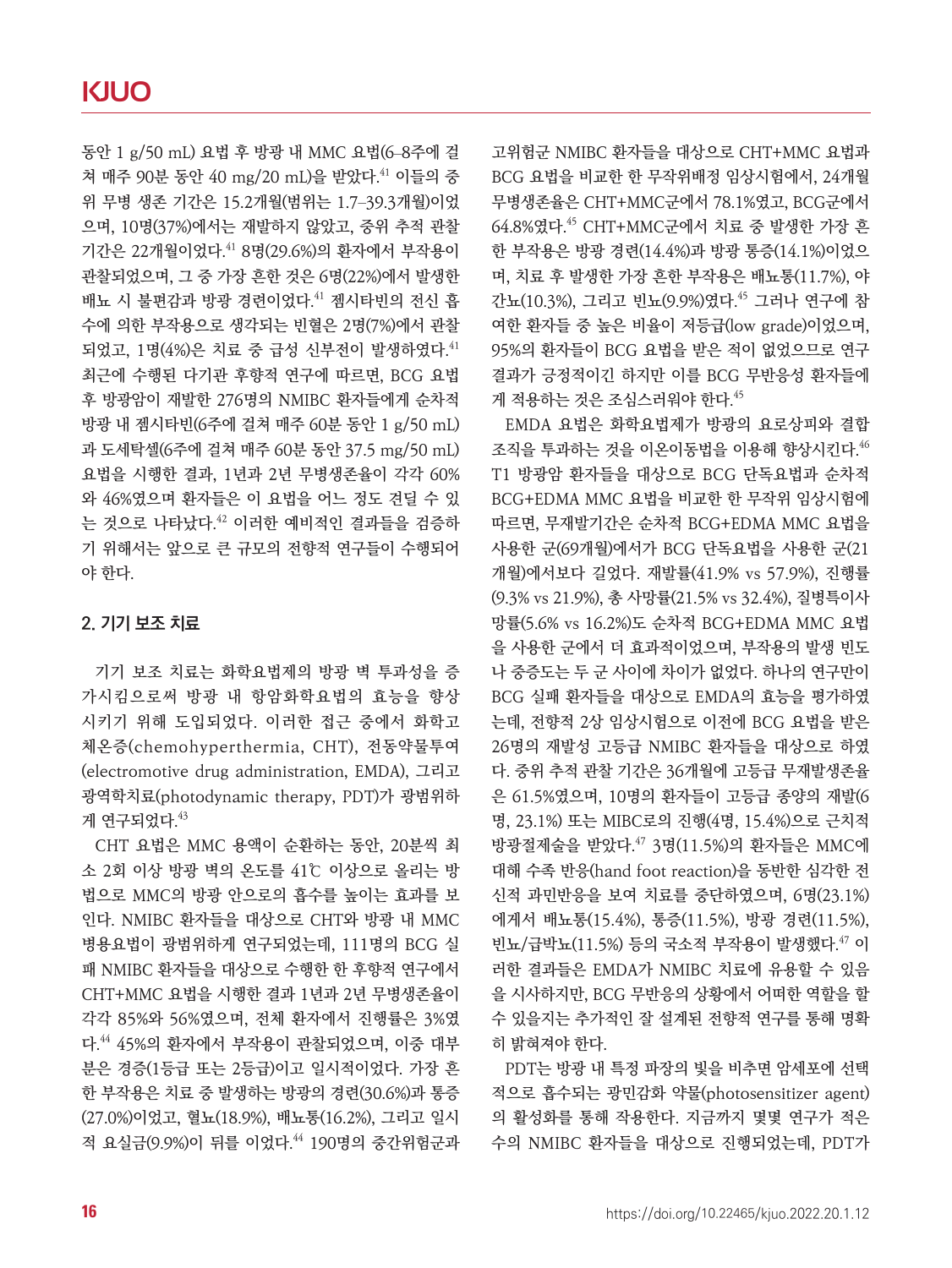BCG 저항성 NMIBC에 효과적임에도 불구하고, 높은 독 성(배뇨근 흉터 형성, 피부의 과민반응, 방광 용적의 감소, 그리고 빈뇨와 급박뇨 등의 저장성 하부 요로증상)으로 인 해 방광암을 대상으로 이를 광범위하게 사용하는 것에는 한계가 있다. 48

## BCG 무반응성 NMIBC의 떠오르는 치료법들

BCG 무반응성 NIMBC 환자들에게 효과적이고 방광을 보존하는 접근법들을 찾는 과정은 현재 계속되고 있으며, 이는 비뇨기계 종양학에서 중요한 미해결과제들 중 하나 이다. 면역관문억제제(immune checkpoint inhibitors, ICI), 종양 용해 아데노바이러스, 재조합 인터페론-α2b 단백질, 그리고 항체-약물 결합 제제(antibody-drug conjugates, ADC) 등의 약물이 긍정적인 효과와 감내할 수 있는 독성을 나타내며, 이들이 BCG 무반응성 NMIBC 를 대상으로 잠재적으로 구조요법으로 사용될 수 있을 것 으로 여겨지고, 이에 관한 임상시험이 수행되고 있다. 49

### 1. 면역관문억제제

면역관문억제제는 세포예정사 1 단백질(programmed cell death 1 protein, PD-1)과 세포예정사 1 단백질 리 간드(programmed cell death 1 protein ligand, PD-L1)가 매개하는 경로들을 차단하며, 주로 전이성 요로상피 암에서 그 효과가 평가되었다. 현 시점까지, PD-1을 차단 (펨브롤리주맙 pembrolizumab, 니볼루맙 nivolumab) 하거나 PD-L1을 차단(아테졸리주맙 atezolizumab, 두르 발루맙 durvalumab, 아벨루맙 avelumab)하는 5가지의 면역관문억제제가 전이성 요로상피암의 1차 또는 2차 치 료약제로서 FDA에 의해 승인되었다.<sup>50</sup> NMIBC 환자들을 대상으로 수행한 한 소규모 연구에서, 적어도 30%의 환자 들에서 PD-1이 발현되었으며, PD-1의 발현은 과거 BCG 요법을 받은 이력과 연관성이 있었다.<sup>51</sup> 다른 연구에 따르 면, PD-L1의 발현이 BCG 요법 후 요로상피세포암이 재 발한 환자들의 69%에서 뚜렷하게 발현된 반면, BCG 요 법을 받은 적이 없는 환자들의 19%에서만 발현되었다.  $52$ 이들 연구의 결과는 PD-1/PD-L1 경로가 NMIBC에서 BCG 요법에 대한 저항성의 주요 기전임을 시사한다.

최근 PD-1 억제제인 펨브롤리주맙을 CIS를 동반한 BCG 무반응성 고위험군 NMIBC 환자들 중 근치적 방광

절제술을 거부하거나 수술이 불가능한 환자들에게 사용하 는 것을 FDA가 승인하였다. 이 승인은 KEYNOTE-057 (NCT02625961) 2상 임상시험의 예비적 결과에 근거한 것으로, CIS를 동반한 BCG 무반응성 고위험군 NMIBC 환자 96명을 대상으로, 연구를 지속하기 어려울 정도의 독 성 또는 고위험군 NMIBC가 발생하거나 종양이 진행될 때 까지 펨브롤리주맙 200 mg 정맥주사를 3주마다 투여했 다. 1차 목표는 고등급 NMIBC가 재발하지 않는 완전관해 율이었고, 2차 목표는 반응의 지속 기간이었다. 중위 추적 관찰기간이 28개월이었으며, 이때 완전관해율은 41.2%였 다. 완전관해에 도달한 39명 중에서, 반응이 지속된 기간 의 중위값은 16.2개월이었고, 39명 중 46%에서는 완전관 해가 12개월 이상 지속되었다(Table 3). 53 완전관해에 도 달한 39명의 환자들 중 22명에서 종양이 재발하였으며, 이 중 40%가 근치적 방광절제술을 시행받았고, 57명의 환 자들은 완전관해에 도달하는 데 실패하였으며, 이 중에서 는 47%가 방광절제술을 시행받았다. 펨브롤리주맙 치료 후 방광절제술을 받은 36명의 환자들 중, 펨브롤리주맙 치 료 후 완전관해에 도달하지 않았던 3명에서만 MIBC로 진 행되었다. 환자들의 66%가 치료 관련 부작용을 경험하였 으나, 환자들의 13%에서만 3등급 이상의 부작용이 발생하 였는데, 9%의 환자들이 치료 관련 부작용으로 인해 치료 를 중단하였다. 면역 관련 부작용은 총 21명의 환자들에서 발생하였고, 3명에서 3–4 등급의 부작용이 발생하였다. 가 장 흔한 부작용은 13명에서 발생한 갑상선 관련 부작용이 었다. 펨브롤리주맙의 영구적 중단으로 이어진 심각한 부 작용 중에서는 간질성 폐렴이 가장 많았다.

2020년 8월 27일 식품의약품안전처는 고위험 비근침습 성 방광암 환자 중 방광절제술이 불가능하거나 시행을 선 택하지 않았으며, 유두종 유무에 상관없이 상피내암을 동 반한 BCG-무반응성 고위험 비근침습성 방광암에서 펨브 롤리주맙의 적응증을 확대 승인했다.

PD-L1 억제제인 아테졸리주맙 또한 BCG 무반응 성 NMIBC를 대상으로 연구되고 있다. 최근에 SWOG S1605 2상 임상시험(NCT02844816)의 결과가 2020 미 국임상종양학회 연례 화상회의(2020 American Society of Clinical Oncology Virtual Annual Meeting)에서 발 표되었다.54 이 연구는 BCG 무반응성 CIS 환자들 75명을 대상으로 1년간 3주마다 아테졸리주맙 1,200 mg 정맥주 사를 투여하였다. 3개월 시점에 30명(41.1%)의 환자들에 서, 그리고 6개월 시점에 19명(26.0%)의 환자들에서 완전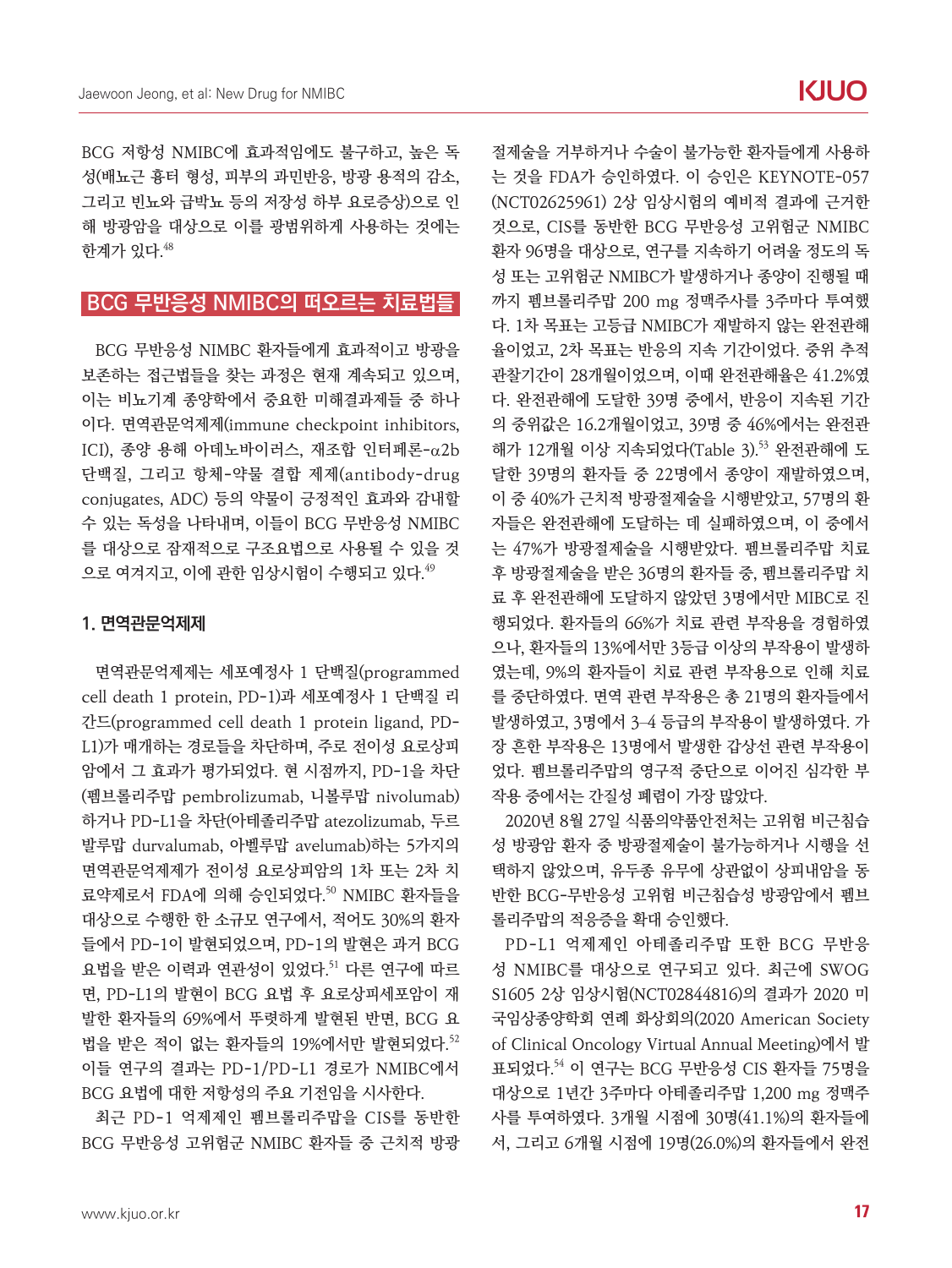| Drug                                                             | Pembrolizumab                                                      | Atezolizumab                                                                   | CG0070                                                                                                                                                                                                                | Instiladrin<br>(nadofaragene firadenovec)                                                        | Vicinium<br>(oportuzumab monatox)                                                                                                                                                                                         |
|------------------------------------------------------------------|--------------------------------------------------------------------|--------------------------------------------------------------------------------|-----------------------------------------------------------------------------------------------------------------------------------------------------------------------------------------------------------------------|--------------------------------------------------------------------------------------------------|---------------------------------------------------------------------------------------------------------------------------------------------------------------------------------------------------------------------------|
| Relevant clinical<br>trial                                       | KEYNOTE-057<br>(NCT02625901)<br>phase II, single-arm <sup>53</sup> | <b>SWOG S1605</b><br>(NCT02844816)<br>phase II, single-<br>$\mathrm{arm}^{54}$ | BOND <sub>2</sub><br>(NCT02365818),<br>phase II, single-<br>$\mathrm{arm}^{62}$                                                                                                                                       | NCT02773849 phase<br>III, single-arm <sup>65,66</sup>                                            | VISTA (NCT02449239)<br>phase III, single-arm <sup>69</sup>                                                                                                                                                                |
| Mode of<br>administration                                        | Intravenous                                                        | Intravenous                                                                    | Intravesical                                                                                                                                                                                                          | Intravesical                                                                                     | Intravesical                                                                                                                                                                                                              |
| Treatment dose &<br>interval                                     | 200 mg every 3 wk for<br>up to 24 mo                               | $1,200$ mg every 3 wk<br>for 1 yr                                              | Induction: weekly×6<br>$(1\times10^{12}$ vp/mL)<br>Second induction:<br>weekly×6 at month<br>$3(1\times10^{12} \text{ vp/mL})$<br>Maintenance:<br>weekly×6 at mo 6<br>$(1\times10^{12} \text{ vp/mL}),$<br>every 6 mo | $3\times10^{11}$ vp/mL (75 mL)<br>once every 3 mo (for<br>up to 4 doses in the<br>initial 12 mo) | Induction: 30 mg in 50-mL<br>saline twice weekly for<br>6 wk followed by once<br>weekly for 6 wk, for a<br>total of 12 wk<br>Maintenance: 30 mg in 50-<br>mL saline once weekly<br>every other week for up<br>to $104$ wk |
| No. of enrolled<br>patients                                      | 96                                                                 | 75                                                                             | 45                                                                                                                                                                                                                    | 103                                                                                              | 89                                                                                                                                                                                                                        |
| Primary end point<br>$CR$ rate $(\% )$                           | $CR$ rate (up to 3 yr)                                             | CR rate (at 6 mo)                                                              | CR rate (at 6 mo)                                                                                                                                                                                                     | CR rate (at 3 mo)                                                                                | CR rate (up to 24 mo)                                                                                                                                                                                                     |
| At 3 months                                                      | 40.6                                                               | 41.1                                                                           |                                                                                                                                                                                                                       | 53.4                                                                                             | 40.0                                                                                                                                                                                                                      |
| At 6 months                                                      |                                                                    | 26.0                                                                           | 50.0                                                                                                                                                                                                                  | 40.8                                                                                             | 28.0                                                                                                                                                                                                                      |
| At 9 months                                                      | $\overline{\phantom{a}}$                                           |                                                                                |                                                                                                                                                                                                                       | 35.0                                                                                             | $\overline{\phantom{a}}$                                                                                                                                                                                                  |
| At 12 months                                                     | 23.6                                                               |                                                                                | 29.0                                                                                                                                                                                                                  | 24.3                                                                                             | 17.0                                                                                                                                                                                                                      |
| At 15 months                                                     | 20.9                                                               |                                                                                |                                                                                                                                                                                                                       |                                                                                                  | $\sim$                                                                                                                                                                                                                    |
| At 18 months                                                     | 17.0                                                               |                                                                                |                                                                                                                                                                                                                       |                                                                                                  | 11.0                                                                                                                                                                                                                      |
| Duration of CR (mo)                                              | 16.2                                                               | Not reported                                                                   | Not reported                                                                                                                                                                                                          | Not reported                                                                                     | 9.4                                                                                                                                                                                                                       |
| <b>Treatment</b> related<br>grade 3-5 adverse<br>effects $(\% )$ | 12.7                                                               | 12.3                                                                           | N <sub>o</sub>                                                                                                                                                                                                        | 3.8                                                                                              | 4.0                                                                                                                                                                                                                       |

#### Table 3. Comparison of emerging novel drugs in BCG unresponsive NMIBC (with CIS)

BCG: bacillus Calmette-Guerin, NMIBC: nonmuscle invasive bladder cancer, CIS: carcinoma in situ, CR: complete remission.

### 관해가 관찰되었다.

면역관문억제제에 대한 요로상피세포암의 반응은 분자 아형의 분류와 면역표지자를 이용해 예측될 수 있다. 여 러 연구들은 룬드 아형 분류법에 따른 "유전체적으로 불 안정한" 아형("genomically unstable" Lund subtype classification)이 아테졸리주맙에 대한 최적의 반응과 연 관되어 있음을 보여주었다.<sup>55</sup> 추가적으로, 암유전체 아틀 라스 코호트의 신경 아형(neuronal subtype)은 전환성장 인자-베타(transforming growth factor-beta) 발현이 낮고 돌연변이/신항원 부하가 높은데, 이 아형은 진행성 요로상피세포암에서 면역관문억제제에 대한 반응이 좋은 것으로 보고되었다.55,56 높은 수준의 CD3과 PD-L1의 발 현 등의 면역표지자들은 UC에서 ICI에 대해 좋은 반응을 예측할 수 있다.<sup>57</sup> 따라서, BCG 무반응성 NMIBC에서 ICI 가 사용되는 상황에서, 이들 분자 아형과 면역표지자들은

#### 치료지침을 제공할 수 있다.

### 2. 바이러스 유전자 요법

방광 내 바이러스 유전자 요법은 BCG 무반응성 NMIBC 를 대상으로 한 면역치료의 또다른 가능성을 제공한다. 종 양 용해 면역요법은 암세포에서 선택적으로 증식하고 암 세포를 선택적으로 파괴하며 이 과정에서 항암 면역반응 을 유도하기 위해 특별히 고안된 바이러스들을 이용하는 데, 20여년 전에 암세포에서 선택적으로 증식하기 위해 설 계된 바이러스가 처음으로 묘사된 이후, 종양 용해 면역요 법 분야는 크게 확장되었다. $49$ 

CG0070은 인간 과립구-대식세포 콜로니 자극 인자 (human granulocyte-macrophage colony stimulating factor, GM-CSF) 유전자를 포함하도록 변형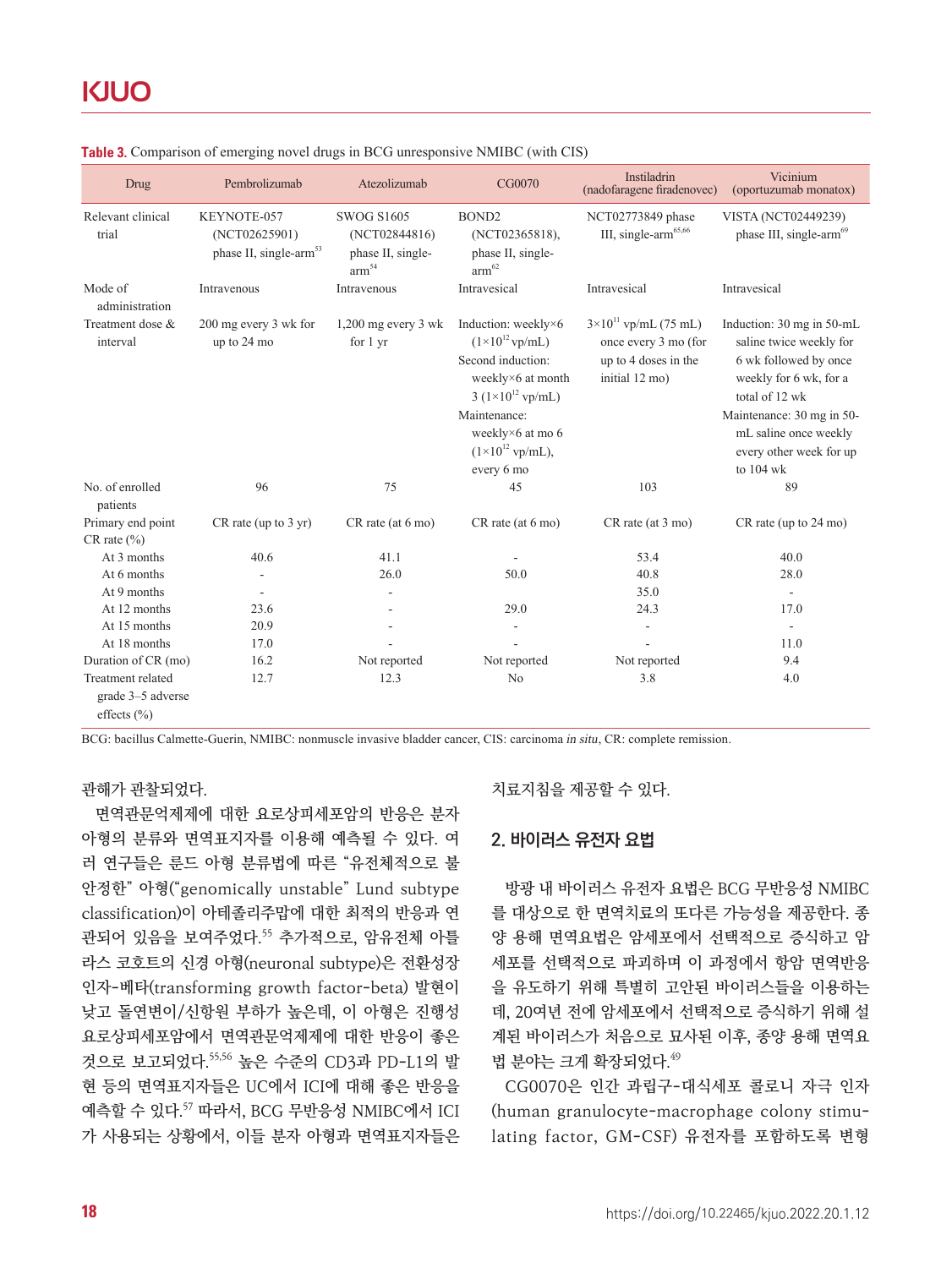된 종양 용해 아데노바이러스로 망막모세포종 유전자 (Retinoblastoma, Rb)가 소실된 세포에서 선택적으로 증 식하며, 종양세포의 용해와 종양특이항원의 방출을 촉진 하고, 국소적 GM-CSF 발현을 촉진한다. 이는 항원제시 세포를 활성화함으로써 장기간 지속되는 항암 면역반응을 유도하며, 결과적으로 백신으로서 작용한다. 35명의 BCG 무반응성 질환을 가진 환자들을 대상으로 수행한 한 1상 임상시험에서, CG0070은 48.6%의 반응률과 10.4개월의 무재발 지속 기간을 보였으며, Rb가 소실된 종양을 가진 환자들에서 더 높은 반응률을 보였다.<sup>58</sup> BOND2 2상 임상 시험(NCT02365818)은 고등급 BCG 무반응성 NMIBC 를 가지면서 근치적 방광절제술을 거부한 45명의 환자들 을 대상으로 했는데, 방광 내 CG0070 요법은 CIS 포함 NMIBC 환자에서 50% (CIS만 있는 NMIBC 환자에서는 58%)의 완전관해율을 6개월 시점에 보였다.59 현재 진행되 고 있는 BOND3 3상 임상시험(NCT04452591)은 BCG 무반응성 NMIBC 환자에서 방광 내 CG0070 단독요법의 효능과 안전성을 평가하는 것을 목표로 한다.

또 하나의 바이러스 유전자 요법은 인스틸라드린(rAd-IFNα/Syn3, nadofaragene firadenovec)으로, 이는 종 양억제 기능을 갖는 IFNα-2b 유전자를 포함하는 재조 합 아데노바이러스 벡터이다. 인스틸라드린은 17명의 BCG 무반응성 NMIBC 환자들을 대상으로 수행한 한 1 상 임상시험에서 방광 내 인스틸라드린 요법 후 12개월 시점의 완전관해율이 36%였다.<sup>60</sup> 40명의 BCG 무반응성 NMIBC 환자들을 대상으로 수행된 다른 다기관 2상 임 상시험(NCT01687244)에서는 3개월 시점의 완전관해 율이 약 57%였으며, 35%의 환자들이 12개월에 이르기  $m$ 지 무재발상태를 유지했다. $^{61}$  한 단일군 3상 임상시험 (NCT02773849)의 결과의 중간 분석이 2019년 12월에 비뇨기계 종양학회(Society of Urologic Oncology)에 서 발표되었다.<sup>62,63</sup> 103명의 CIS 환자들과 48명의 유두상 종양(papillary disease) NMBIC 환자들로 이루어진, 총 151명의 환자들이 해당 연구에 참여하였으며, 방광 내 인 스틸라드린 요법 후 CIS 환자들의 53%가 3개월 시점에 완 전관해를 나타냈고, 24.3%의 환자들이 12개월 시점에 무 병상태를 유지했다(Table 3).  $62,63$  유두상 종양 NMIBC 환 자들에서는 12개월 시점에 완전관해율이 43.8%로 더 좋 은 결과를 보였다.

## 3. 항체-약물 결합 제제

항체-약물 결합 제제는 특이성이 높은 단일클론항체와 활동성이 높은 세포독성 약제를 합친 새로운 약제들로, 요 로상피세포암은 이들 약물의 이상적인 표적이 될 수 있 는데, 이는 암세포가 특징적인 세포 표면 항원을 발현하 여 특이적으로 목표로 삼을 수 있기 때문이다. 넥틴-4-유 도 항체(Nectin-4-directed antibody)와 미세소관 억제 제로 이루어진 ADC인 엔포르투맙 베도틴(enfortumab vedotin)은, 단일군 2상 임상시험인 EV-201 임상시험의 결과에 근거하여 전이성 요로상피세포함의 치료 목적으로  $FDA$ 의 승인을 받은 첫 ADC이다. $^{64}$ 

비시니움(Vicinium, oportuzumab monatox)는 인간 화 항-EpCAM (epithelial cell adhesion molecule, 상피 세포 부착 분자) 단일 사슬 항체와 녹농균(Pseudomonas) 외독소 A를 연결한 재조합 단백질이다. 비시니움의 효과 는 45명의 BCG 무반응성 CIS 환자들을 대상으로 수행된 한 2상 임상시험(NCT00462488)에서 보고되었는데, 참 여한 환자의 40% (18/45)가 비시니움 주입 3개월 후 완 전관해에 도달하였으며, 12개월 완전관해율은 15.6%였 고, 치료 관련 부작용은 미미했다.<sup>65</sup> 현재 3상 VISTA 임상 시험(NCT02449239)이 더 많은 수의 유사한 BCG 무반 응성 NMIBC 환자들을 대상으로 방광 내 비시니움 요법의 효능과 임상적용 가능성을 확인하기 위해 진행되고 있으 며, 2020년 AUA 연간 모임에서 그 중간 분석 결과가 발표 되었다.66 마지막 BCG 치료 후 12개월 이내에 재발한 CIS 환자들(n=89)에서, 방광 내 비시니움 요법은 3, 6, 12, 24 개월 시점의 완전관해율이 각각 40%, 28%, 17%, 11%였 으며, 순수한 유두상 NMIBC 환자들(n=38)에서 더 긍정적 인 결과가 관찰되었는데, 3, 6, 12, 24개월의 무재발률이 각각 71%, 58%, 50%, 37%였다.<sup>66</sup> 추가적으로, 비시니움 은 환자들에게 높은 순응도를 보였는데, 52%의 환자들이 치료 관련 부작용을 경험하였으나 이 중 대다수가 1–2 등 급으로 경미하였다. $66$ 

Table 3은 BCG 무반응성 NMIBC 환자들을 대상으로 최근에 연구된 바 있는 5가지의 대표적인 새로운 치료제 들(펨브롤리주맙, 아테졸리주맙, CG0070, 인스틸라드린, 비시니움)을 요약한다. 긍정적인 결과가 보고되었지만, 적 은 표본 수가 연구의 한계로 작용하므로 다기관 대단위의 잘 설계된 연구결과가 추가된다면 머지않아 실제 진료 환 경에서 BCG 무반응성 NMIBC 환자들을 대상으로 방광을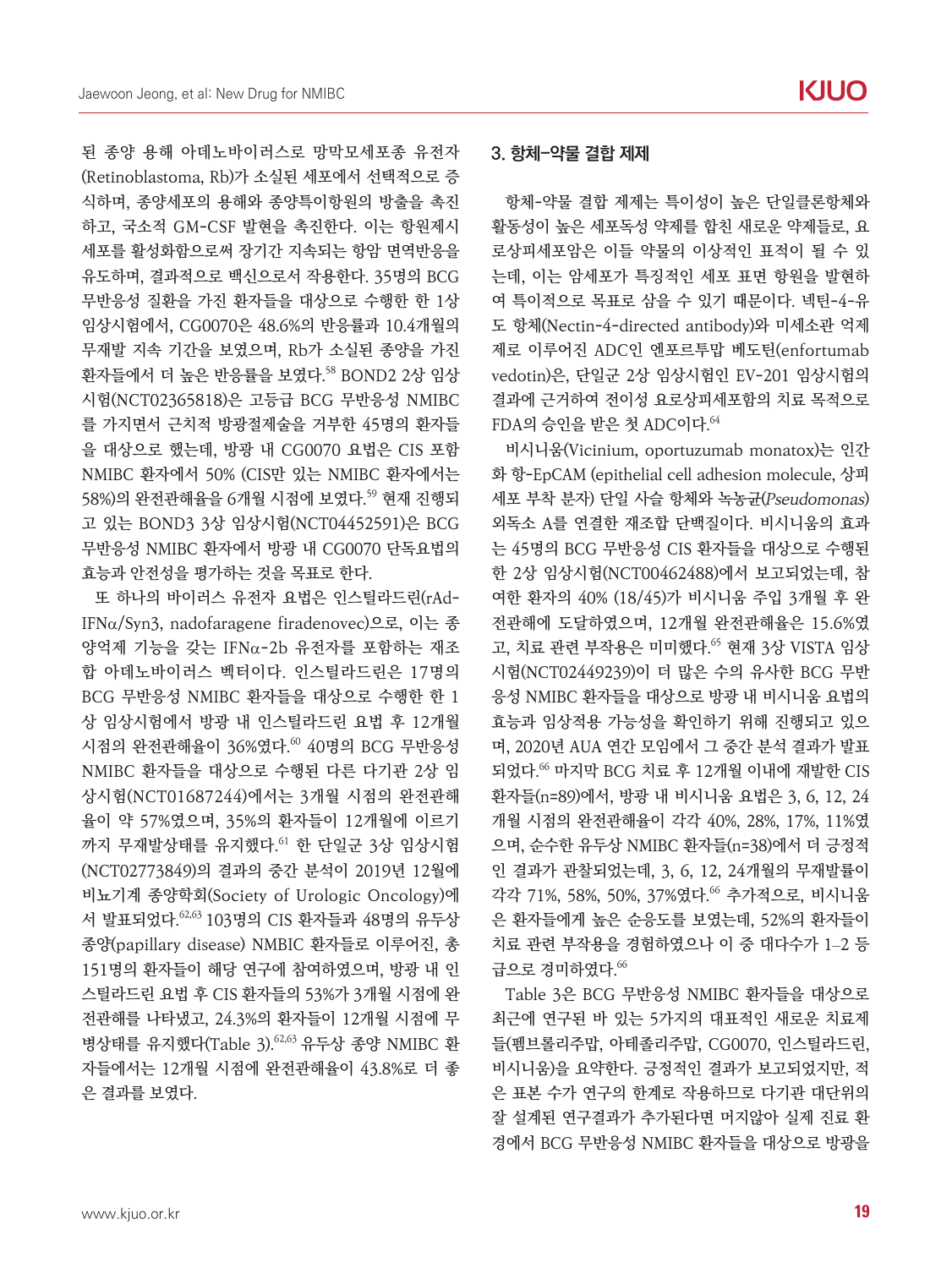## **KJUO**

보존하는 구조요법으로서 이러한 약제들이 사용될 것으로 생각한다.

## 4. 섬유아세포 성장인자 수용체 억제제

에르다피티닙은 범섬유아세포 성장인자 수용체(panfirboblast growth factor receptor, FGFR) 인산화효 소 억제제이며, BLC2001 2상 임상시험의 결과를 근거 로, 감수성이 있는 FGFR3/2의 돌연변이를 가지는 전이 성 요로상피암 환자들을 대상으로 2차 이상의 치료약제로 서 FDA의 승인을 받았다.  $^{67}$  해당 연구에서, 등록된 환자 전원(n=99)을 대상으로 확인된 에르다피티닙의 반응률은 40%였으며, 과거에 면역관문억제제 치료를 받은 적이 있 는 환자들(n=22)을 대상으로 확인된 반응률은 59%였다.  $67$ FGFR3의 돌연변이가 낮은 등급과 병기의 NMIBC, 그리 고 더 좋은 예후와 연관되어 있음에도 불구하고, 일반적으 로 FGFR3의 돌연변이를 가지는 환자들은 면역관문억제 제에 대해 더 낮은 반응률을 보이므로, FGFR3 돌연변이 는 항암면역반응을 보이는 BCG 요법에 대한 불응성을 예 측하는 인자로 추정된다. 관련된 연구 결과가 2019년 12 월 Society of Urologic Oncology 모임에서 발표되었는 데, 방광 내 BCG 치료를 받은 119명의 고등급 NMIBC 환 자들 중에서 FGFR3 돌연변이는 51명에서 관찰되었다. 중 위 추적 관찰 기간 60개월 동안 FGFR3 돌연변이군에서 보다 낮은 무재발율을 보였는데(39% vs. 65%, p**<**0.05), 이러한 결과들은 FGFR3 돌연변이가 BCG 치료 후 재발의 예측인자임을 암시하며, FGFR3 돌연변이를 가진 NMIBC 환자들은 FGFR3 인산화효소 억제제를 이용하는 대체 요 법을 적용할 수 있다. 이 가설에 기반하여, BCG 무반응성 NMIBC 환자들을 대상으로 에르다피티닙의 사용을 연구 하는 한 2상 임상시험(NCT04172675)이 현재 진행되고 있다.68

## 결 론

BCG 무반응성 비근침윤성 방광암은 최종 BCG 요법으 로부터 6개월 이내에 재발한 고위험 비근침윤성 방광암이 나 12개월 이내에 재발한 상피내암으로 정의되며, 이는 종 양의 진행율과 심지어 사망율을 증가시킨다. 현재 근치적 방광절제술이 BCG 무반응성 비근침윤성 방광암의 구조요 법으로 권고되지만, 근치적 방광절제술과 관련된 높은 이 환률과 사망률을 감안하였을 때, 비수술적이고 방광 보존 적인 치료법이 필요하다. 현 시점까지 다양한 방광 내 요법 과 전신요법들에 대한 많은 연구가 수행되었으며, 전신 면 역관문억제제(펨브롤리주맙과 아테졸리주맙), 방광 내 바 이러스 유전자 요법(CG0070과 인스틸라드린), 그리고 방 광 내 비시니움 요법이, CIS를 동반한 BCG 무반응성 고위 험군 비근침윤성 방광암 환자들 중 근치적 방광절제술이 불가능한 이들을 대상으로 하는 새로운 비수술적 치료이 될 가능성이 높다.

## NOTES

• Conflict of interest: 저자들은 이 논문과 관련하여 이해관계의 충돌이 없음을 명시합니다.

• Funding: This research was supported by the Basic Science Research Program through the National Research Foundation of Korea (NRF) funded by the Ministry of Education, Science and Technology, Republic of Korea (NRF-2021R1A2C1004307, and NRF-2021M3E5E6037643).

• ORCID

Jaewoon Jeong: https://orcid.org/0000-0002-1231-3704 Jae Baek Ha: https://orcid.org/0000-0002-1104-6106 In Ho Chang: https://orcid.org/0000-0003-0240-1310

## **REFERENCES**

- 1. Miranda-Filho A, Bray F, Charvat H, Rajaraman S, Soerjomataram I. The world cancer patient population (WCPP): an updated standard for international comparisons of population-based survival. Cancer Epidemiol 2020;69:101802.
- 2. Jung KW, Won YJ, Kong HJ, Lee ES. Cancer statistics in Korea: incidence, mortality, survival, and prevalence in 2016. Cancer Res Treat 2019;51:417- 30.
- 3. Fernandez-Gomez J, Madero R, Solsona E, Unda M, Martinez-Piñeiro L, Gonzalez M, et al. Predicting nonmuscle invasive bladder cancer recurrence and progression in patients treated with bacillus Calmette-Guerin: the CUETO scoring model. J Urol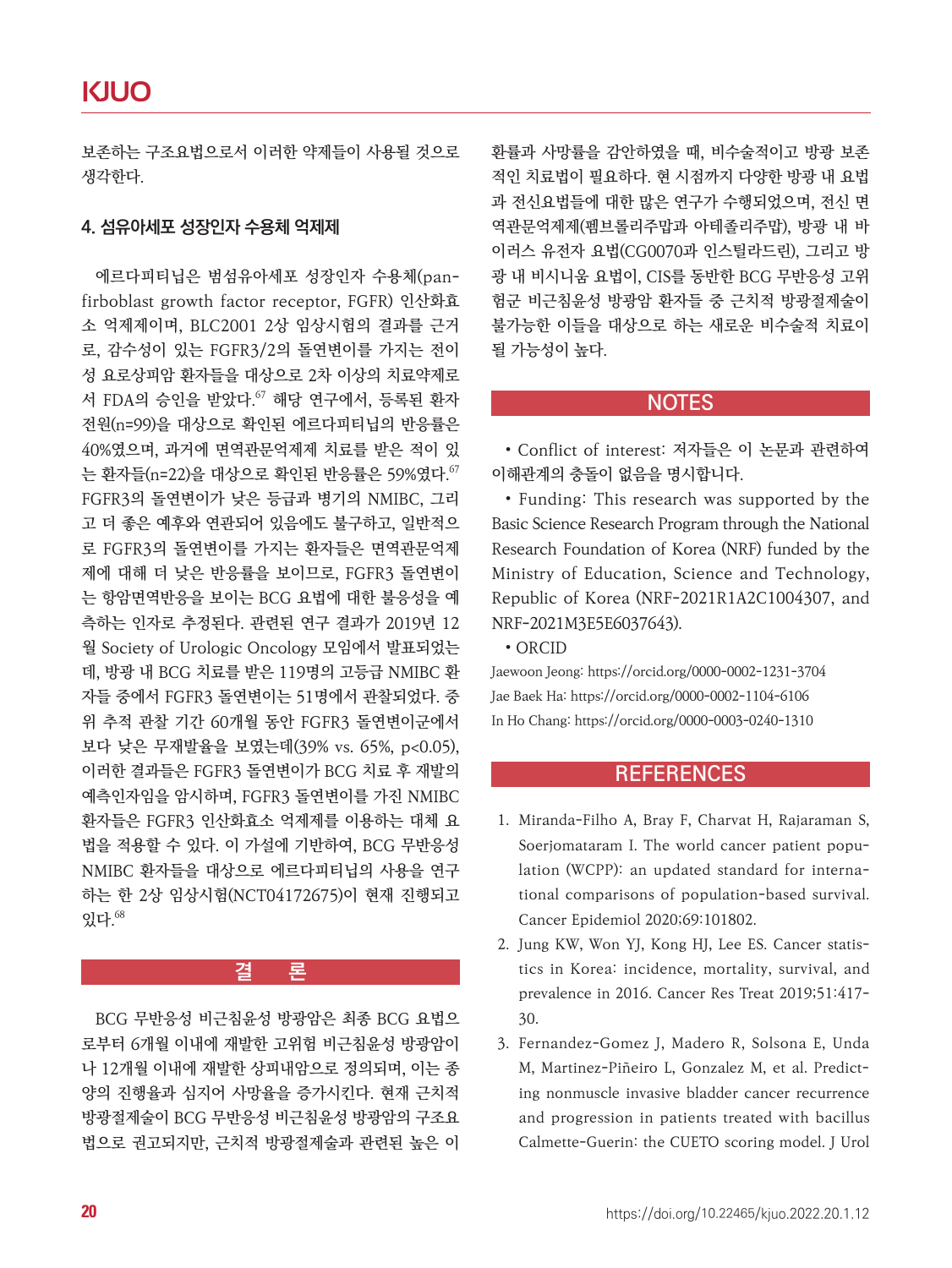2009;182:2195-203.

- 4. Kamat AM, Hegarty PK, Gee JR, Clark PE, Svatek RS, Hegarty N, et al. ICUD-EAU International Consultation on Bladder Cancer 2012: screening, diagnosis, and molecular markers. Eur Urol 2013;63:4- 15.
- 5. Kamat AM, Hahn NM, Efstathiou JA, Lerner SP, Malmström PU, Choi W, et al. Bladder cancer. Lancet 2016;388:2796-810.
- 6. Babjuk M, Burger M, Compérat EM, Gontero P, Mostafid AH, Palou J, et al. European Association of Urology Guidelines on non-muscle-invasive bladder cancer (TaT1 and carcinoma in situ) – 2019 update. Eur Urol 2019;76:639-57.
- 7. Chang SS, Boorjian SA, Chou R, Clark PE, Daneshmand S, Konety BR, et al. Diagnosis and treatment of non-muscle invasive bladder cancer: AUA/SUO guideline. J Urol 2016;196:1021-9.
- 8. Flaig TW, Spiess PE, Agarwal N, Bangs R, Boorjian SA, Buyyounouski MK, et al. Bladder cancer, version 3.2020, NCCN clinical practice guidelines in oncology. J Natl Compr Canc Netw 2020;18:329- 54.
- 9. Angelidou A, Conti MG, Diray-Arce J, Benn CS, Shann F, Netea MG, et al. Licensed bacille Calmette-Guérin (BCG) formulations differ markedly in bacterial viability, RNA content and innate immune activation. Vaccine 2020;38:2229-40.
- 10. Sylvester RJ, van der MEIJDEN AP, Lamm DL. Intravesical bacillus Calmette-Guerin reduces the risk of progression in patients with superficial bladder cancer: a meta-analysis of the published results of randomized clinical trials. J Urol 2002;168:1964- 70.
- 11. Hemdan T, Johansson R, Jahnson S, Hellström P, Tasdemir I, Malmström PU, et al. 5-Year outcome of a randomized prospective study comparing bacillus Calmette-Guérin with epirubicin and interferon- $α2b$  in patients with T1 bladder cancer. J Urol 2014;191:1244-9.
- 12. Quhal F, D'Andrea D, Soria F, Moschini M, Abufaraj

M, Rouprêt M, et al. Primary Ta high grade bladder tumors: determination of the risk of progression. Urol Oncol 2021;39:132.e7-132.e11.

- 13. Kamat AM, Colombel M, Sundi D, Lamm D, Boehle A, Brausi M, et al. BCG-unresponsive non-muscleinvasive bladder cancer: recommendations from the IBCG. Nat Rev Urol 2017;14:244-55.
- 14. Shariat SF, Palapattu GS, Amiel GE, Karakiewicz PI, Rogers CG, Vazina A, et al. Characteristics and outcomes of patients with carcinoma in situ only at radical cystectomy. Urology 2006;68:538-42.
- 15. Subiela JD, Rodríguez Faba O, Guerrero Ramos F, Vila Reyes H, Pisano F, Breda A, et al. Carcinoma in situ of the urinary bladder: a systematic review of current knowledge regarding detection, treatment, and outcomes. Eur Urol Focus 2020;6:674-82.
- 16. Tang DH, Chang SS. Management of carcinoma in situ of the bladder: best practice and recent developments. Ther Adv Urol 2015;7:351-64.
- 17. Sarosdy MF, Lamm DL. Long-term results of intravesical bacillus Calmette-Guerin therapy for superficial bladder cancer. J Urol 1989;142:719-22.
- 18. Weizer AZ, Tallman C, Montgomery JS. Long-term outcomes of intravesical therapy for non-muscle invasive bladder cancer. World J Urol 2011;29:59- 71.
- 19. Stein JP, Lieskovsky G, Cote R, Groshen S, Feng AC, Boyd S, et al. Radical cystectomy in the treatment of invasive bladder cancer: long-term results in 1,054 patients. J Clin Oncol 2001;19:666-75.
- 20. Lamm DL, Blumenstein BA, Crissman JD, Montie JE, Gottesman JE, Lowe BA, et al. Maintenance bacillus Calmette-Guerin immunotherapy for recurrent TA, T1 and carcinoma in situ transitional cell carcinoma of the bladder: a randomized Southwest Oncology Group Study. J Urol 2000;163:1124-9.
- 21. Hinotsu S, Akaza H, Naito S, Ozono S, Sumiyoshi Y, Noguchi S, et al. Maintenance therapy with bacillus Calmette-Guérin Connaught strain clearly prolongs recurrence-free survival following transurethral resection of bladder tumour for non-muscle-invasive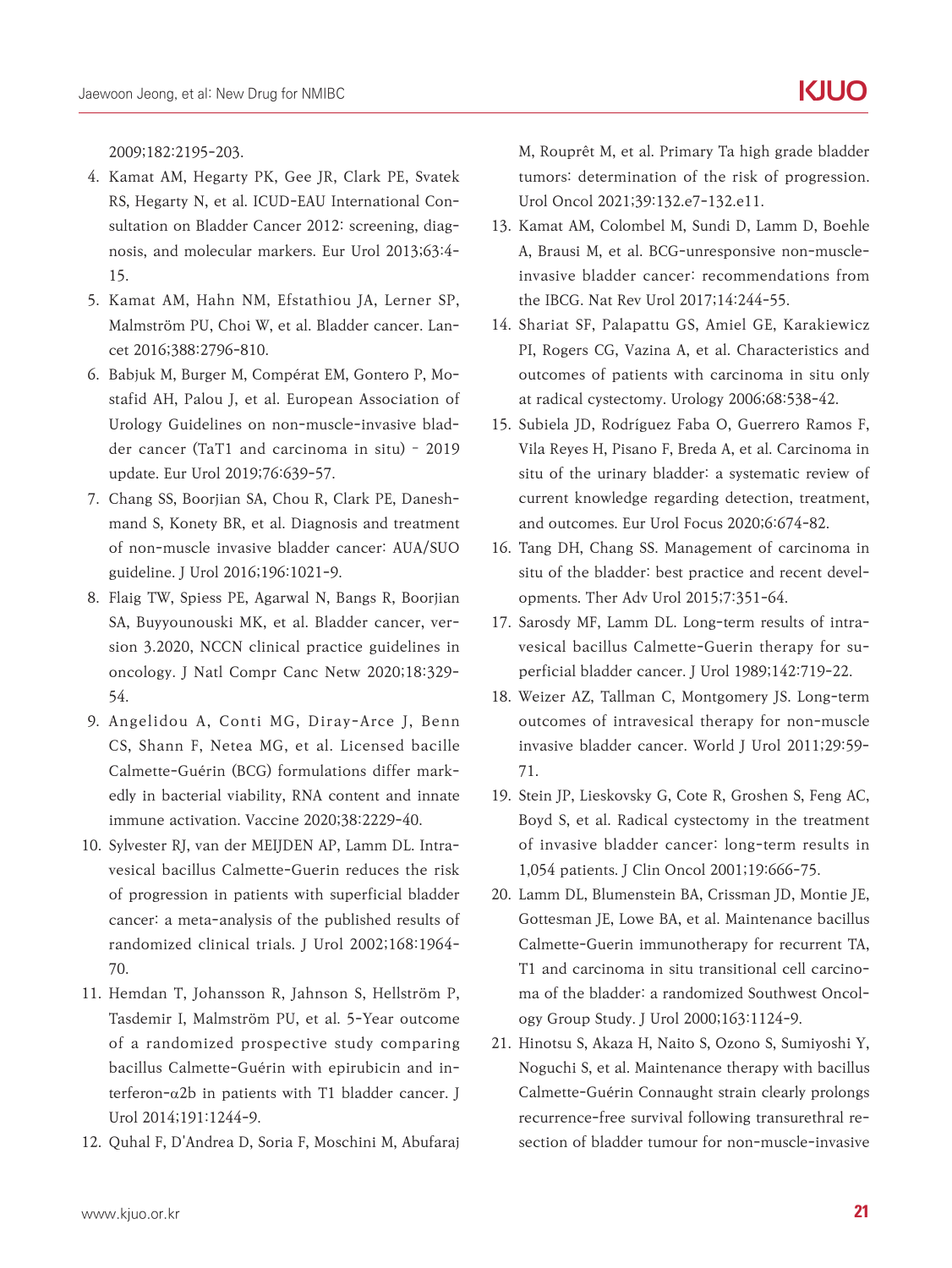bladder cancer. BJU Int 2011;108:187-95.

- 22. Zhu S, Tang Y, Li K, Shang Z, Jiang N, Nian X, et al. Optimal schedule of bacillus calmette-guerin for non-muscle-invasive bladder cancer: a meta-analysis of comparative studies. BMC Cancer 2013;13: 332.
- 23. Guallar-Garrido S, Julián E. Bacillus Calmette-Guérin (BCG) therapy for bladder cancer: an update. Immunotargets Ther 2020;9:1-11.
- 24. Oddens J, Brausi M, Sylvester R, Bono A, van de Beek C, van Andel G, et al. Final results of an EORTC-GU cancers group randomized study of maintenance bacillus Calmette-Guérin in intermediate- and high-risk Ta, T1 papillary carcinoma of the urinary bladder: one-third dose versus full dose and 1 year versus 3 years of maintenance. Eur Urol 2013;63:462-72.
- 25. Herr HW, Sogani PC. Does early cystectomy improve the survival of patients with high risk superficial bladder tumors? J Urol 2001;166:1296-9.
- 26. Raj GV, Herr H, Serio AM, Donat SM, Bochner BH, Vickers AJ, et al. Treatment paradigm shift may improve survival of patients with high risk superficial bladder cancer. J Urol 2007;177:1283-6; discussion 1286.
- 27. Schrier BP, Hollander MP, van Rhijn BW, Kiemeney LA, Witjes JA. Prognosis of muscle-invasive bladder cancer: difference between primary and progressive tumours and implications for therapy. Eur Urol 2004;45:292-6.
- 28. Breau RH, Karnes RJ, Farmer SA, Thapa P, Cagiannos I, Morash C, et al. Progression to detrusor muscle invasion during urothelial carcinoma surveillance is associated with poor prognosis. BJU Int 2014;113:900-6.
- 29. Stimson CJ, Chang SS, Barocas DA, Humphrey JE, Patel SG, Clark PE, et al. Early and late perioperative outcomes following radical cystectomy: 90-day readmissions, morbidity and mortality in a contemporary series. J Urol 2010;184:1296-300.
- 30. Hounsome LS, Verne J, McGrath JS, Gillatt DA.

Trends in operative caseload and mortality rates after radical cystectomy for bladder cancer in England for 1998-2010. Eur Urol 2015;67:1056-62.

- 31. Steinberg G, Bahnson R, Brosman S, Middleton R, Wajsman Z, Wehle M. Efficacy and safety of valrubicin for the treatment of bacillus Calmette-Guerin refractory carcinoma in situ of the bladder. The Valrubicin Study Group. J Urol 2000;163:761-7.
- 32. Dinney CP, Greenberg RE, Steinberg GD. Intravesical valrubicin in patients with bladder carcinoma in situ and contraindication to or failure after bacillus Calmette-Guérin. Urol Oncol 2013;31:1635- 42.
- 33. Cookson MS, Chang SS, Lihou C, Li T, Harper SQ, Lang Z, et al. Use of intravesical valrubicin in clinical practice for treatment of nonmuscle-invasive bladder cancer, including carcinoma in situ of the bladder. Ther Adv Urol 2014;6:181-91.
- 34. Dalbagni G, Russo P, Bochner B, Ben-Porat L, Sheinfeld J, Sogani P, et al. Phase II trial of intravesical gemcitabine in bacille Calmette-Guérinrefractory transitional cell carcinoma of the bladder. J Clin Oncol 2006;24:2729-34.
- 35. Skinner EC, Goldman B, Sakr WA, Petrylak DP, Lenz HJ, Lee CT, et al. SWOG S0353: phase II trial of intravesical gemcitabine in patients with nonmuscle invasive bladder cancer and recurrence after 2 prior courses of intravesical bacillus Calmette-Guérin. J Urol 2013;190:1200-4.
- 36. Addeo R, Caraglia M, Bellini S, Abbruzzese A, Vincenzi B, Montella L, et al. Randomized phase III trial on gemcitabine versus mytomicin in recurrent superficial bladder cancer: evaluation of efficacy and tolerance. J Clin Oncol 2010;28:543-8.
- 37. 3Di Lorenzo G, Perdonà S, Damiano R, Faiella A, Cantiello F, Pignata S, et al. Gemcitabine versus bacille Calmette-Guérin after initial bacille Calmette-Guérin failure in non-muscle-invasive bladder cancer: a multicenter prospective randomized trial. Cancer 2010;116:1893-900.
- 38. Laudano MA, Barlow LJ, Murphy AM, Petrylak DP,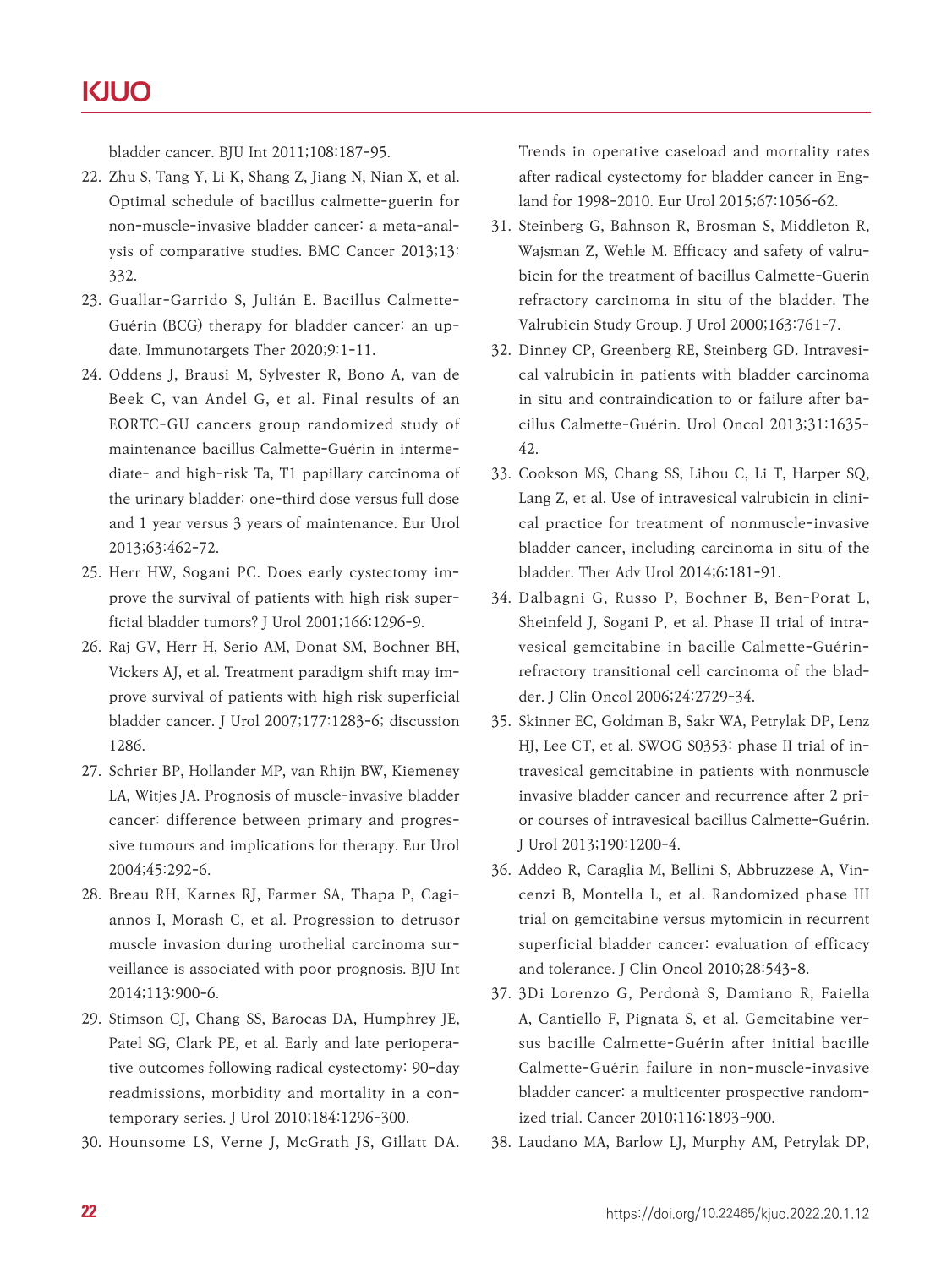Desai M, Benson MC, et al. Long-term clinical outcomes of a phase I trial of intravesical docetaxel in the management of non-muscle-invasive bladder cancer refractory to standard intravesical therapy. Urology 2010;75:134-7.

- 39. Barlow LJ, McKiernan JM, Benson MC. Long-term survival outcomes with intravesical docetaxel for recurrent nonmuscle invasive bladder cancer after previous bacillus Calmette-Guérin therapy. J Urol 2013;189:834-9.
- 40. McKiernan JM, Holder DD, Ghandour RA, Barlow LJ, Ahn JJ, Kates M, et al. Phase II trial of intravesical nanoparticle albumin bound paclitaxel for the treatment of nonmuscle invasive urothelial carcinoma of the bladder after bacillus Calmette-Guérin treatment failure. J Urol 2014;192:1633-8.
- 41. Cockerill PA, Knoedler JJ, Frank I, Tarrell R, Karnes RJ. Intravesical gemcitabine in combination with mitomycin C as salvage treatment in recurrent nonmuscle-invasive bladder cancer. BJU Int 2016;117: 456-62.
- 42. Steinberg RL, Thomas LJ, Brooks N, Mott SL, Vitale A, Crump T, et al. Multi-institution evaluation of sequential gemcitabine and docetaxel as rescue therapy for nonmuscle invasive bladder cancer. J Urol 2020;203:902-9.
- 43. Hendricksen K. Device-assisted intravesical therapy for non-muscle invasive bladder cancer. Transl Androl Urol 2019;8:94-100.
- 44. Nativ O, Witjes JA, Hendricksen K, Cohen M, Kedar D, Sidi A, et al. Combined thermo-chemotherapy for recurrent bladder cancer after bacillus Calmette-Guerin. J Urol 2009;182:1313-7.
- 45. Arends TJ, Nativ O, Maffezzini M, de Cobelli O, Canepa G, Verweij F, et al. Results of a randomised controlled trial comparing intravesical chemohyperthermia with mitomycin C versus bacillus Calmette-Guérin for adjuvant treatment of patients with intermediate- and high-risk non-muscleinvasive bladder cancer. Eur Urol 2016;69:1046-52.
- 46. Chien YW, Banga AK. Iontophoretic (transdermal)

delivery of drugs: overview of historical development. J Pharm Sci 1989;78:353-4.

- 47. Racioppi M, Di Gianfrancesco L, Ragonese M, Palermo G, Sacco E, Bassi PF. ElectroMotive drug administration (EMDA) of Mitomycin C as firstline salvage therapy in high risk "BCG failure" non muscle invasive bladder cancer: 3 years follow-up outcomes. BMC Cancer 2018;18:1224.
- 48. Railkar R, Agarwal PK. Photodynamic therapy in the treatment of bladder cancer: past challenges and current innovations. Eur Urol Focus 2018;4: 509-11.
- 49. Sathianathen NJ, Regmi S, Gupta S, Konety BR. Immuno-oncology approaches to salvage treatment for non-muscle invasive bladder cancer. Urol Clin North Am 2020;47:103-10.
- 50. Kim HS, Seo HK. Immune checkpoint inhibitors for urothelial carcinoma. Investig Clin Urol 2018;59: 285-96.
- 51. Fukumoto K, Kikuchi E, Mikami S, Hayakawa N, Matsumoto K, Niwa N, et al. Clinical role of programmed cell death-1 expression in patients with non-muscle-invasive bladder cancer recurring after initial bacillus Calmette-Guérin therapy. Ann Surg Oncol 2018;25:2484-91.
- 52. Kates M, Matoso A, Choi W, Baras AS, Daniels MJ, Lombardo K, et al. Adaptive Immune resistance to intravesical BCG in non-muscle invasive bladder cancer: implications for prospective BCG-unresponsive trials. Clin Cancer Res 2020;26:882-91.
- 53. Balar AV, Kulkarni GS, Uchio EM, Boormans J, Mourey L, Krieger LEM, et al. Keynote 057: phase II trial of pembrolizumab (pembro) for patients (pts) with high-risk (HR) nonmuscle invasive bladder cancer (NMIBC) unresponsive to bacillus calmetteguérin (BCG). J Clin Oncol 2019;37(7\_suppl):350.
- 54. Black PC, Tangen C, Singh P, McConkey DJ, Lucia S, Lowrance WT, et al. Phase II trial of atezolizumab in BCG-unresponsive non-muscle invasive bladder cancer: SWOG S1605 (NCT #02844816). J Clin Oncol 2020;38(15\_suppl):5022.